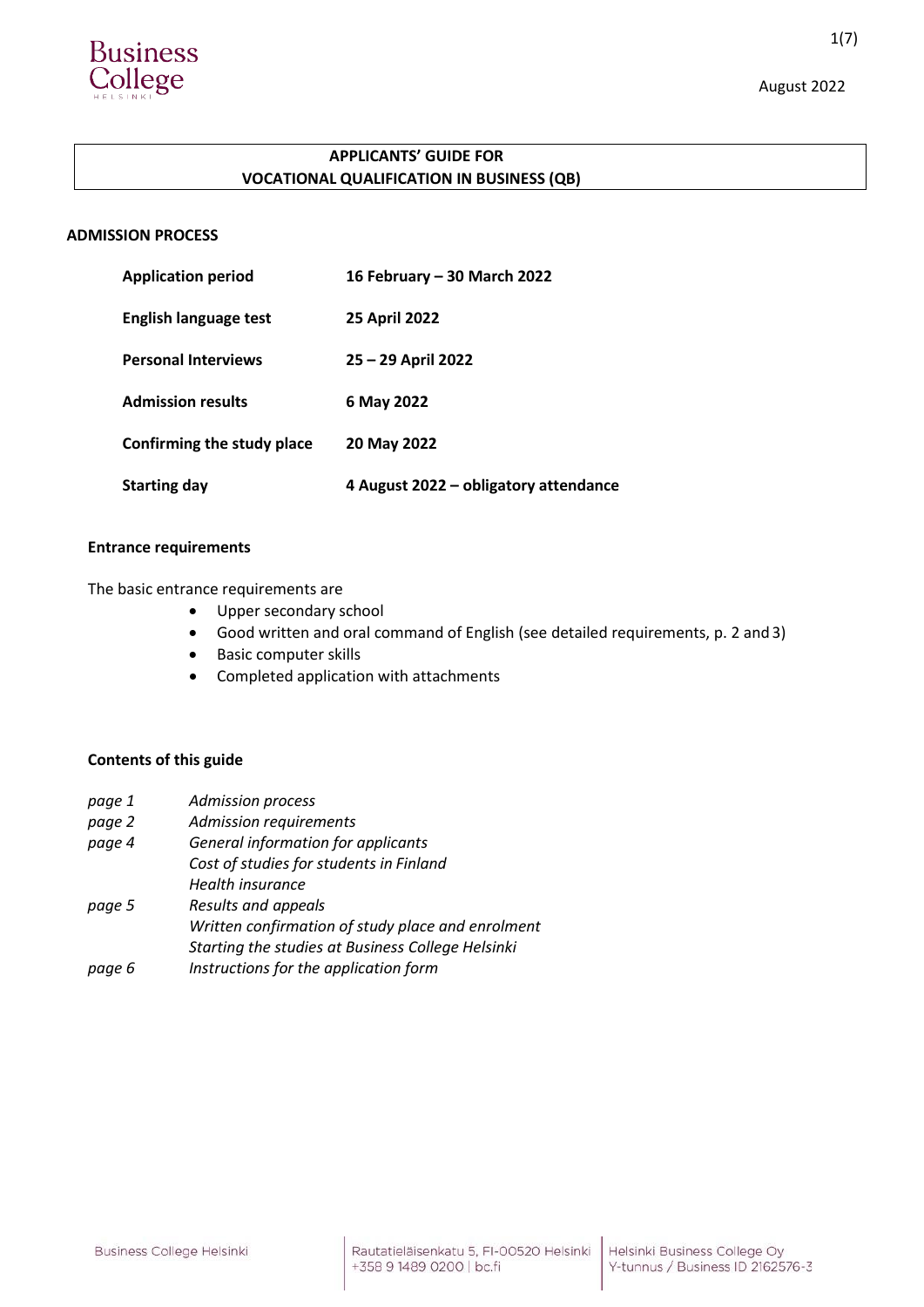

# **Admission requirements**

# Application requirements are

- 1. Upper secondary school
- 2. Good command of English English language certificate
- 3. Motivation letter and career plan
- 4. Personal interview

# **Admission points:**

| Total                                | 28 points |
|--------------------------------------|-----------|
| d) Personal interview                | 15 points |
| c) Finnish language skills           | 1 point   |
| b) Mathematics                       | 2 points  |
| a) Motivation letter and career plan | 10 points |

*NB. The applicant must receive sufficient points from admission point category a in order to proceed to the personal interview. 0 points from this category causes rejection of the admission.*

## **1. Upper secondary school**

## **School certificates**

Entrance requirement for this programme is upper secondary education (12-year general education, advanced level or vocational upper secondary education) i.e. studies equivalent to Finnish high school or vocational upper secondary education. Admission points will be awarded from pass grade of mathematics on the leaving certificate/transcript (2p/subject).

# **2. English language certificate**

Applicants are asked to enclose a language certificate to their application.

Please submit one of the following:

- Finnish upper secondary school certificate or matriculation examination certificate with a grade in English language
- IELTS Academic, level 6.0
- TOEFL PBT, 550 paper-based test
- TOEFL IBT, 79 80 internet-based test
- The National Certificate in English language (YKI), at level 4 Intermediate, in all parts.

## **Please note: IELTS and TOEFL are valid only for two years since date of issue.**

In addition, secondary school education in English completed in Great Britain, Ireland, the United States, Canada, Australia or New Zealand is accepted as a demonstration of sufficient English language competence.

Please note that an application cannot be proceeded until all the required documents, including upper secondary school certificates and transcripts as well as the English language certificate have been submitted. **Only apply once and attach all documents directly to the application form.**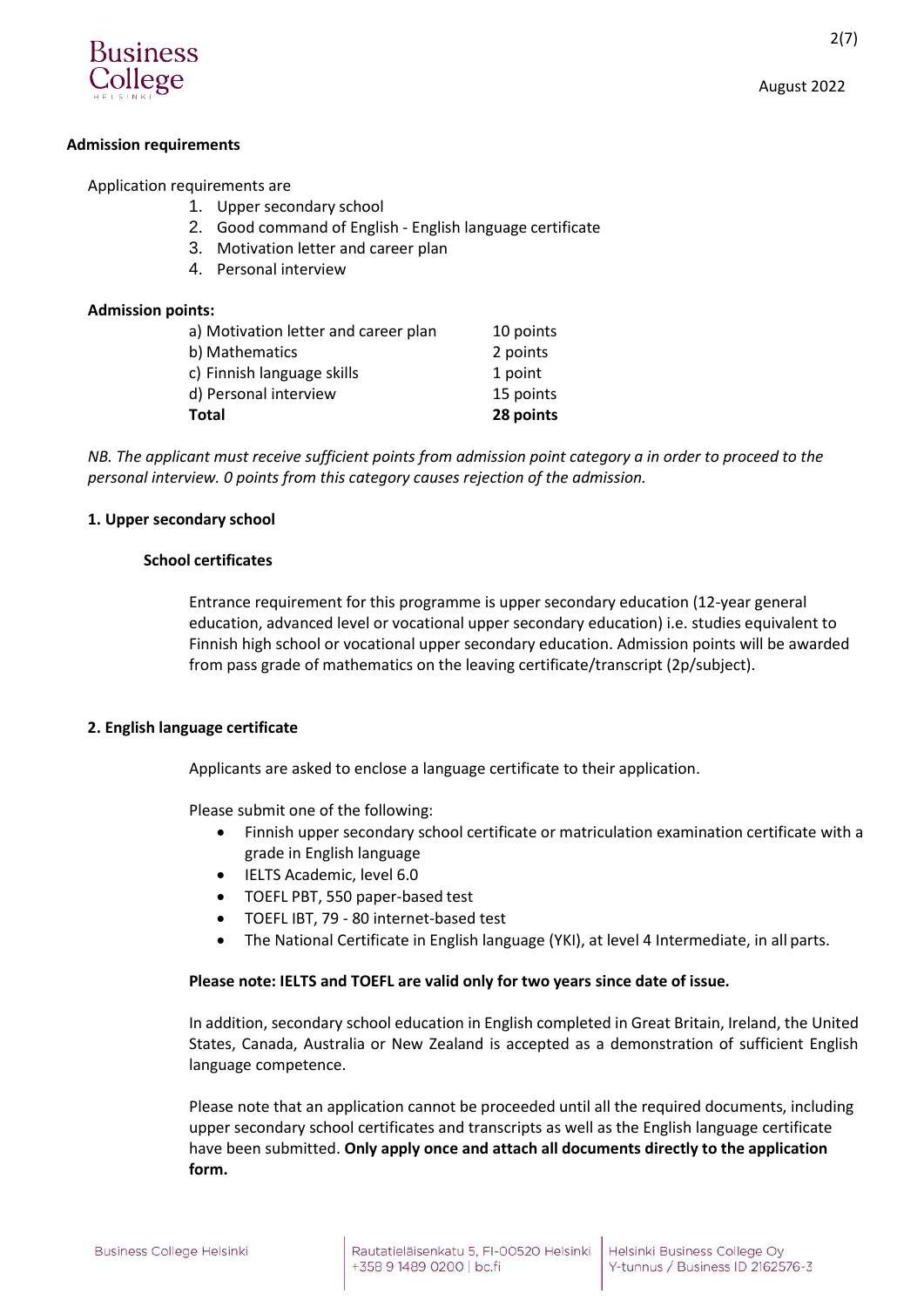

3(7)

If the applicant does not have an English language certificate, he/she will invited to an English language test, which is organized at the college. The test is mandatory. Applicants will receive a separate invitation to the language test.

### **3. Finnish language skills**

The applicants will be awarded one admission point from Finnish language skills based on the following: Finnish as a mother tongue, Finnish as a secondary language (Finnish basic education or upper secondary certificate) or a national certificate of language proficiency in Finnish language (YKI3).

### **4. Motivation letter including career plan**

The applicants are requested to include a motivation letter (100-150 words) to their application. The content of this letter should describe the reasons and motivation for applying for this programme. In addition, in the end of the letter the applicant should describe their future career plans after completing this programme.

The motivation letter will be evaluated and points awarded based on the following: convincing reasons for motivation, understanding of QB curriculum content, capability of living in Finland, future career plans, English language.

**Please note that applications without the motivation letter including a career plan are not considered.**

#### **5. Personal interview**

Selected applicants will be invited to a personal interview **based on their application and supporting documents**, including educational certificates and work certificates, motivation letter and career plan.

**The final decision on the student intake will be made based on the personal interview. Kindly note that the interview is an obligatory part of the admission process and only applicants who have attended the interview can be considered in the final phase of the admissions process.**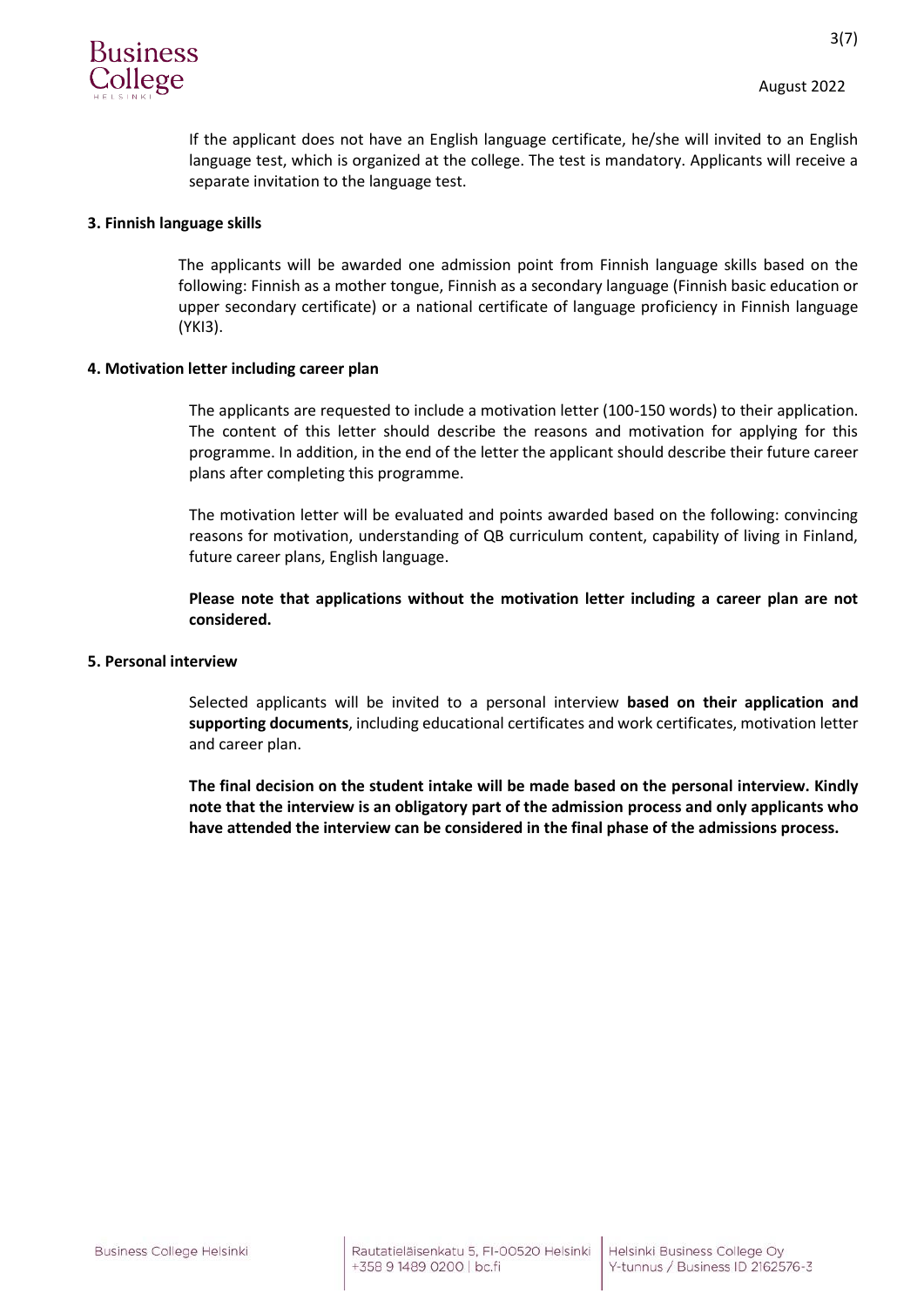

4(7)

### **General information for applicants**

Training program is full-time – you cannot combine this program with working full-time or having other full-time responsibilities.

You might not be able to combine studying in the program and getting unemployment benefits. Applicant is responsible for communicating with TE-services.

#### **Cost of studies for students in Finland**

Business College Helsinki does not have scholarships available for international students and cannot offer financial assistance to students toward travel expenses, living expenses or studyrelated expenses in Finland. Therefore, students are required to finance and to cover these costs to the full amount themselves. Common expense items include:

- photocopied course material
- study supplies
- study equipment
- possible course text books
- meals
- housing
- travel notice: foreign students might not be eligible for student discount for localtransport
- other general living expenses

To comply with the Finnish immigration law, international students are required to provide written proof of their ability to support themselves financially for the duration of their studies.

#### **Health insurance**

International students must have a health insurance policy that covers the costs of their possible medical care. Health insurance is a requirement for obtaining a residence permit for studies in Finland. If you come from outside Finland, it will be useful to bring along any relevant documents related to your state of health, e.g. vaccinations. This will help you when you contact any members of our medical services. Further information [www.migri.fi.](http://www.migri.fi/)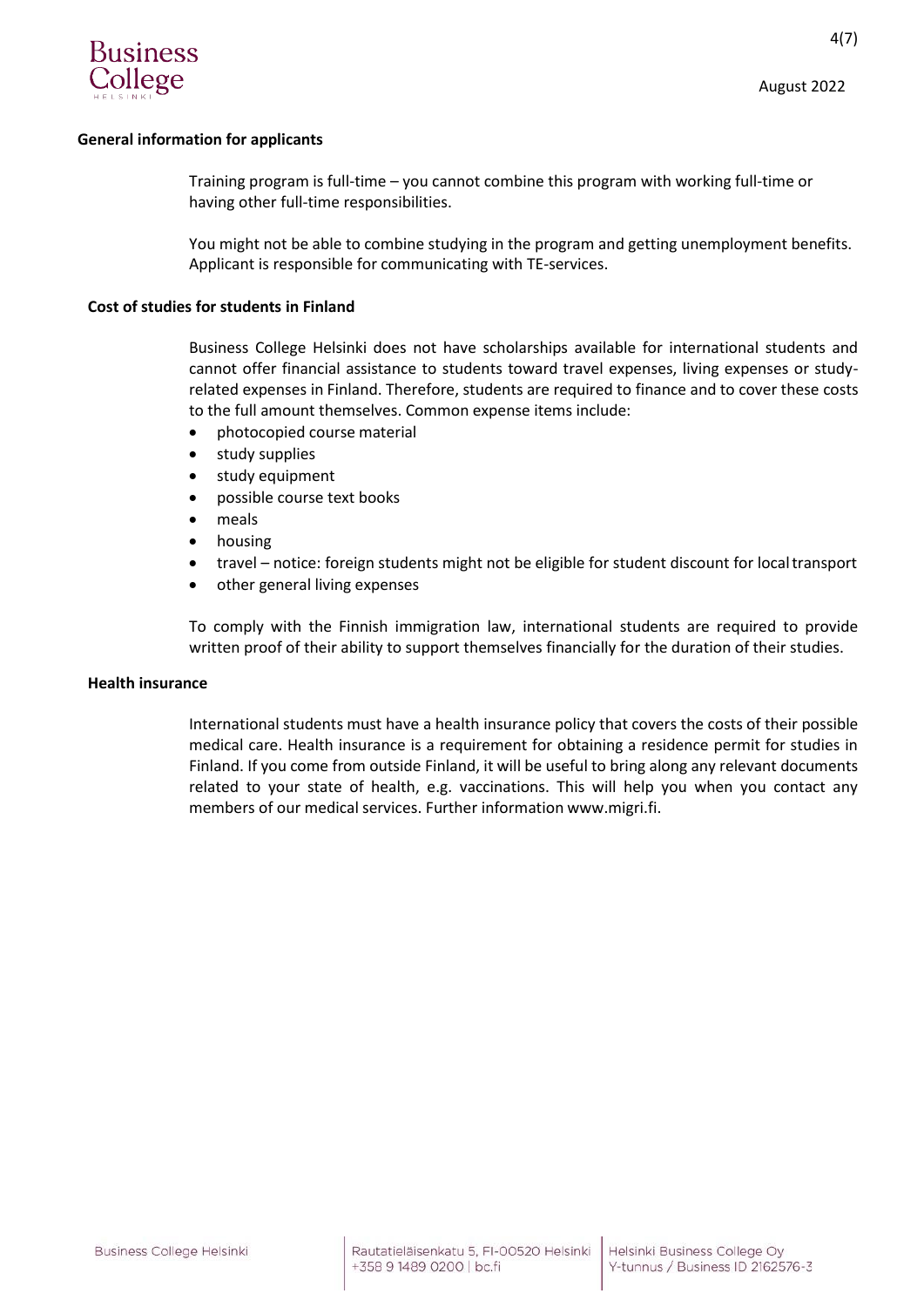

5(7)

### **Results and appeals**

Admission decisions will be announced and written invitations to accepted students mailed on **May 6th 2022. The student is personally responsible for starting the residence permit process in time and also to be ready to begin studies on-site on the orientation day.**

All applicants who participated in the personal interview will receive a written notification of his/her personal admission decision. Please note that not all applicants fulfilling the requirements can be admitted.

An applicant who disagrees with the decision can request a review and correction of his/her case. An appeal to this effect must be made in writing to REGIONAL STATE ADMINISTRATIVE AGENCY (ETELÄ-SUOMEN ALUEHALLINTOVIRASTO) within 14 days after the publication of the results. The appeal must state in detail which part(s) of the admissions procedure are requested to be reviewed and corrected, and on what basis. Results of the personal interview and admissions process cannot be altered to the detriment of students already admitted.

#### **Written confirmation of study place and enrolment**

An applicant accepted to the programme must confirm his/her enrolment by submitting a written confirmation of accepting the offered study place to the student affairs office **by May 20th 2022**.

Detailed instructions on how to confirm the study place will be sent with the acceptance letter. If the applicant fails to submit the confirmation form by the date indicated in the decision, he/she loses the offered study place.

## **Starting the studies at Business College Helsinki**

**Studies start with orientation day on August 4th 2022. All new students have to attend the orientation.** In case the accepted student is not present on the orientation day and has not informed the college about his/her absence in advance, the place will be automatically given to another applicant.

**Please take notice that the accepted student is responsible of taking care of all the practical issues considering the start of the studies, such as, submitting an international student's residence permit application in time and to be ready to begin studies on-site on the orientation day.**

Unfortunately, we cannot help with the VISA issues. For more information, please consult the Finnish Immigration Service [\(www.migri.fi\)](http://www.migri.fi/).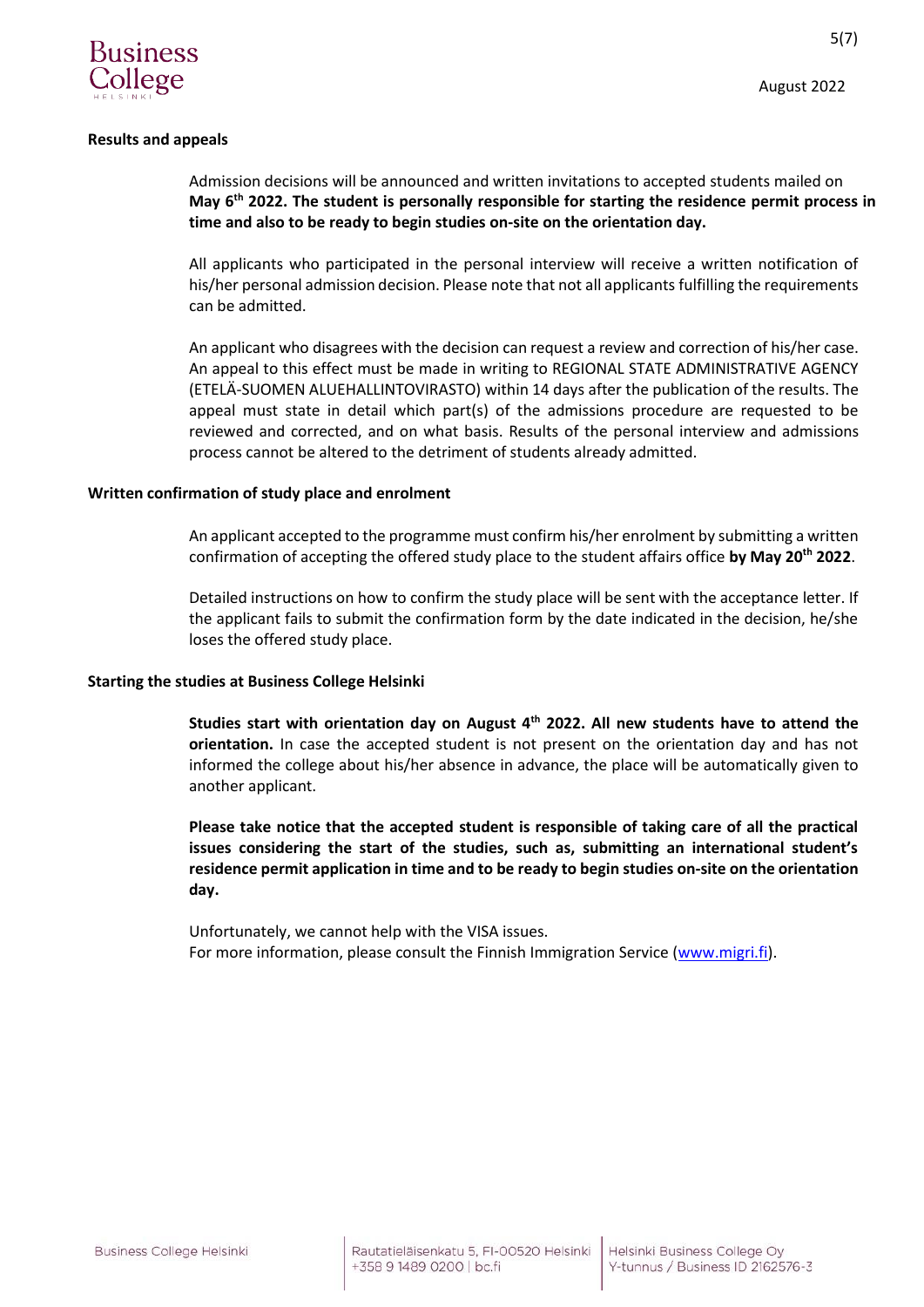

# **INSTRUCTIONS FOR THE APPLICATION FORM**

#### **Personal Information**

*Please fill in all the information accurately.*

In the First name field, please write your first name (your forename for everyday use).

### **Contact Information**

*Please fill in your current residence address.*

Please write the postal code of your place of residence (in numbers) and the name of the city. A Finnish postal code may be chosen from the list.

### **Educational background**

*Please fill in the information about your uppersecondary education, and other education, training and degrees completed.*

Entrance requirement for this programme is upper secondary education (12-year general education, advanced level) i.e. studies equivalent to Finnish high school and Matriculation Examination or Finnish vocational upper secondary education.

#### **Language Skills**

*Please fill in the information and use the given scale to assess your skills (speaking, reading and writing).*

Entrance requirement for this programme is a good written and oral command of English. Please see pages 2 and 3 for furtherinstructions.

#### **Motivation letter and career plan**

*Please write your motivation letter including a career plan in this field.*

The content should cover your reasons and motivation for applying for this programme. Describe your future career plans after completing this programme.

Please note that applications without a motivation letter and career plan are not considered.

#### **Immigration status**

*Please enclose a copy of your residence permit or visa (if valid).*

Please note that if you are a Finnish citizen, you do not fill in this section.